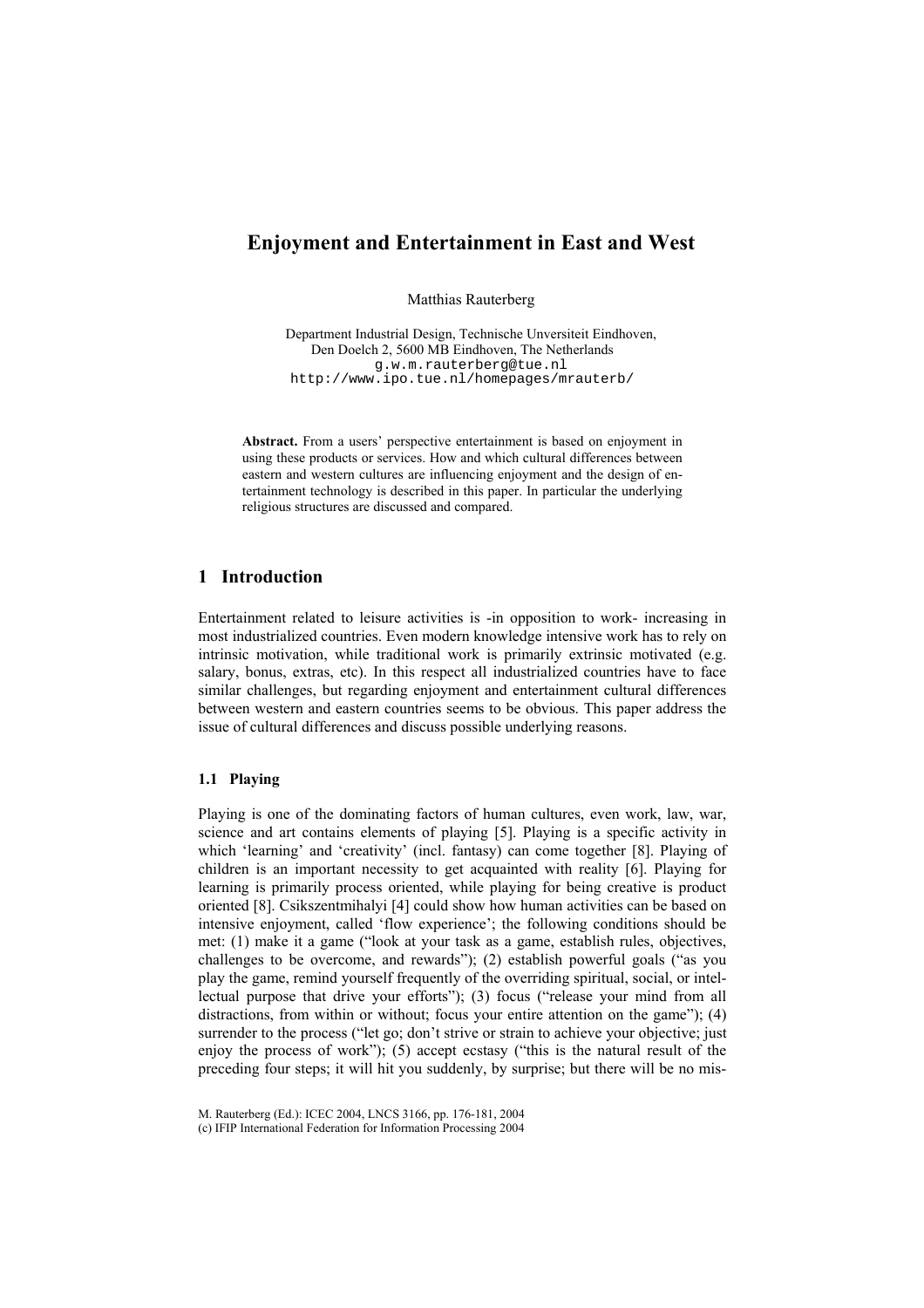taking it"); and (6) achieve peak productivity ("your ecstasy state opens vast reservoirs of resourcefulness, creativity, and energy; your productivity and quality of work shoot through the roof"). Of course, this flow experience is not always possible or even acceptable, but still very attractive and sometimes very productive.

In the past, several attempts are done to define 'playing'. According Rubinstein [15] (pp. 727-728) is human play "a result of activities that enables the human to redesign reality and to change the world. The nature of human play consists of the ability to redesign reality through mental representations". Scheuerl [19] characterized play as the origin of any activity based on the following six basic motives: (1) freedom, (2) internal infinity, (3) illusion, (4) ambivalence, (5) closure, and (6) presence. Play is at the same time familiar and alien, known and unknown. Playing was and still is an anthropological necessity for human development [6]. Play in its pure sense is 'anti-dogmatic' and 'anti-authoritarian', and can be characterized by the following three principles: (1) freedom (free choice to take part in a game), (2) equality (all players have to follow the same rules), and (3) democracy (games are open to change there rules on negotiations among players).

#### **1.2 Working**

In western societies an academic interest in the differences between working and playing started in the  $19<sup>th</sup>$  century, when the political, economical and social conditions developed into a separation of play from work [10]. This was the begin –at least in the western, industrialized societies- for establishing childhood and youth as a separate phase in child development (e.g., deliberated from child work).

The German word 'arbeit' for work has possibly its roots in the Arabic word 'arebeit' that means 'drudgery' or 'strain'. Work and in particular labor is defined by 'difficult or arduous work or effort' and related to 'pain' [20].

**Table 1.** The different profiles of work versus play (see Rauterberg and Paul [13])

| Work                | Play                |
|---------------------|---------------------|
| paid                | not paid            |
| laborious           | enjoyable           |
| product oriented    | process oriented    |
| external controlled | internal controlled |
| alienating          | empowering          |

# **2 Enjoyment, Religion and Culture**

Playing has meaning only in relation to non-playful activities such as work or sleep. Historically, play has been associated with joy or even ecstasy [4], wherein a kind of transcendence is experienced. Play may create an openness to a dimension of enjoyment outside the boundaries of the mundane. Berger [2] has even developed an argument for God and the supernatural from the social fact of play. The nature of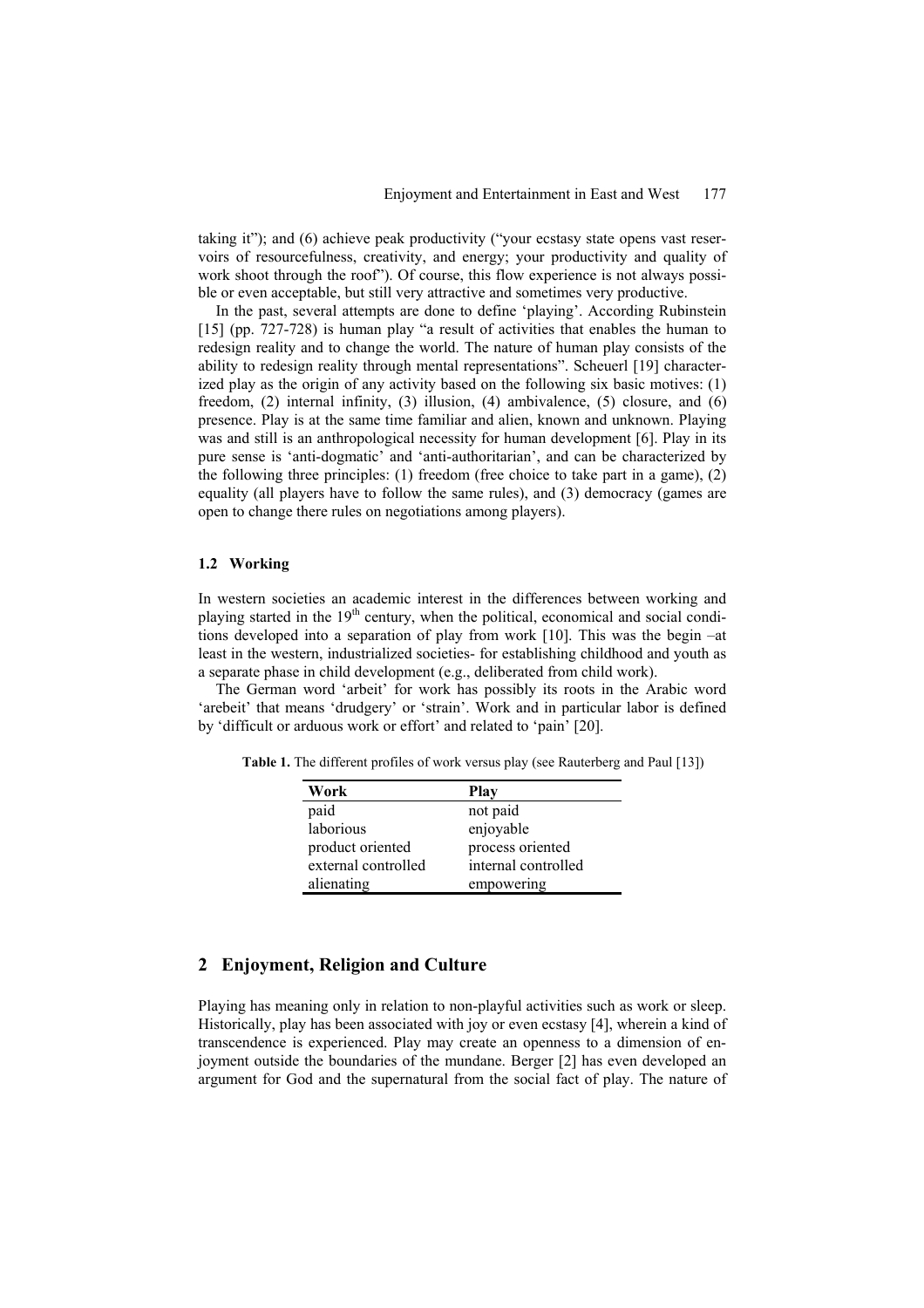### 178 M. Rauterberg

play evokes a kind of timelessness and innocence that Berger takes to a "signal of transcendence" even within the essential patterns of human culture. Lewis [9] also argued that experiences of deep "joy" indicate a reality beyond the material, to which our souls are sometimes exposed and in which they gratefully delight.

To achieve a 'mentally enriched society' Nakastu [11] expressed clearly, that entertainment industry has to aim for a kind of entertainment technology that enable users to grow mentally (e.g., enlightment) and to avoid known pitfalls (e.g., addiction, pornography, violence, etc). Rauterberg [14] summarizes the state of the art of positive effects of existing information and communication technology (including entertainment technology) on human behavior (e.g., learning and development).

#### **2.1 Enjoyment and Religion**

Saroglou and Jaspard [16] have hypothesized that humor (as one aspect of enjoyment) may be negatively affected by religion. In an empirical study, Saroglou found that religiosity and religious fundamentalism (contrary to 'quest' religiosity) were negatively associated with humor creation. Saroglou and Jaspard [16] investigated in an experiment whether this association reflects causality: 85 western students were tested in their propensity to spontaneously produce humor as a response to hypothetical daily hassles after exposure to a religious video or to a humorous one vs. a non-stimulation condition. They found significant effects of experimental condition, gender, and interaction in the hypothesized direction: religious stimulation inhibited humor, while humorous stimulation promoted it. Participants' religious fundamentalism and orthodoxy predicted low humor creation in the religious condition but not in the humorous one.

Saroglou [17] could find in another study (based on pencil evaluation of humorous stimuli by 118 western participants), that religious fundamentalism and orthodoxy were found to be negatively correlated to humor appreciation in general and to appreciation of incongruity-resolution and nonsense humor in particular, whereas religious historical relativism was positively correlated to appreciation of nonsense humor (=unresolved incongruity). However, religiosity was unrelated to humor appreciation and no religious dimension predicted low appreciation of sexual humor.

Berecz [1] discusses critically the relationship of Christian sexuality and intimacy: in a western culture obsessed with sexuality as entertainment, the followers of Christ call others to view human sexuality not primarily in terms of eroticism, power, or procreation, but rather in terms of psychological intimacy.

Saroglou et al. [18] investigated 181 western adults, who were approached at the exits of bookstores to evaluate themselves on the following dimensions: adult attachment (anxiety and avoidance), 'need for closure' (preference for order and predictability), religion (classic religiosity and spirituality/emotion-based religion) and 'reading interests'. The authors found that 'need for closure' (but not attachment dimensions) predicted classic religiosity, whereas anxiety in relationships (but not avoidance) and 'preference for order' (but not predictability) predicted interest in spirituality/emotional religion. Finally, adults high in anxiety reported high interest in reading spirituality books. The authors discuss critically the 'correspondence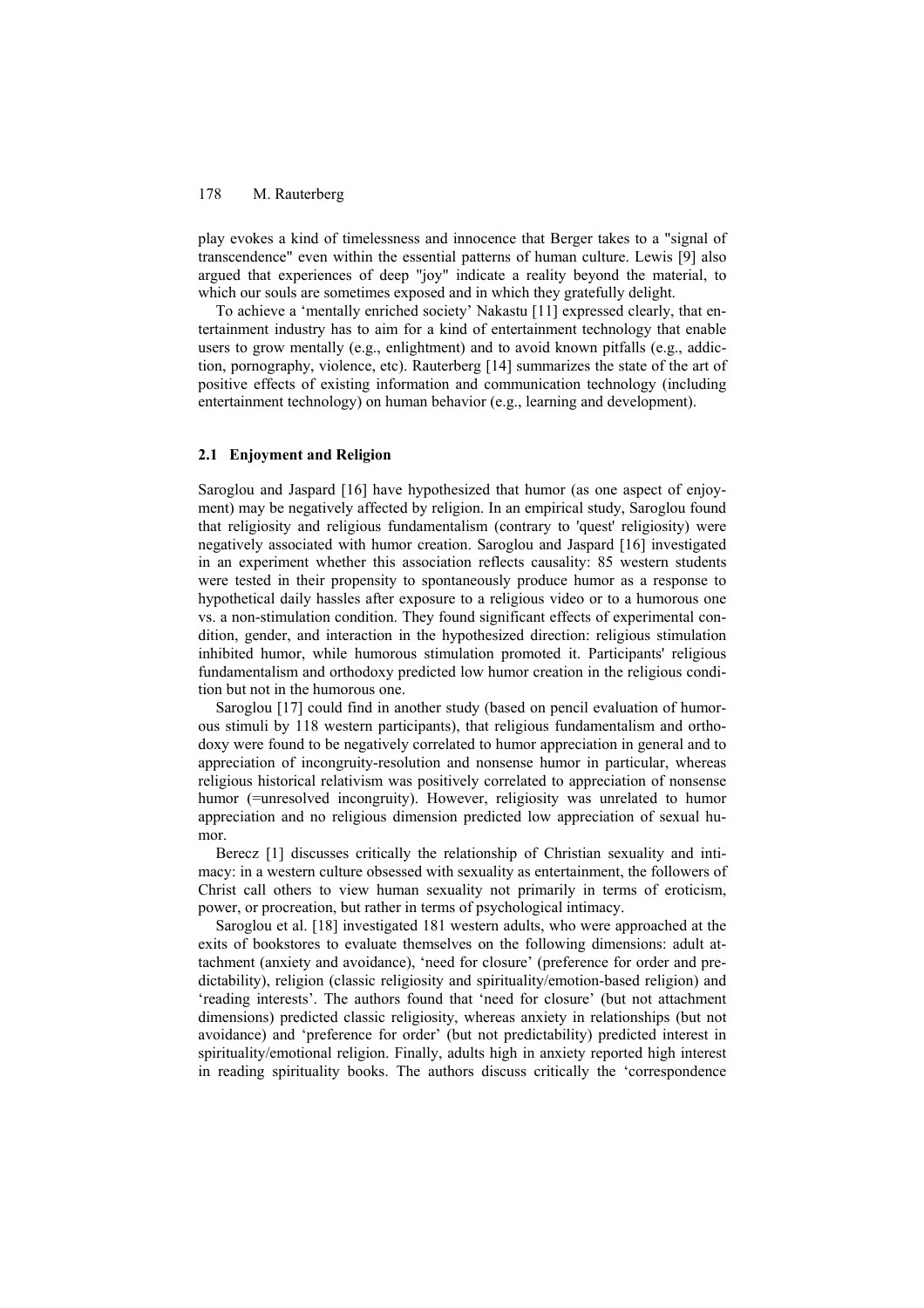model' (secure people are more religious) and emphasize the need for distinguishing between anxiety and avoidance when studying religion.

#### **2.2 Religion and Culture**

The western religion of Christianity was introduced into Japan in the middle of the 16th century. Christianity was generally tolerated until the beginning of the 17th century, but the Tokugawa shogunate (1603-1867) eventually proscribed it and persecuted its adherents. When relations with the west were restored in the middle of the 19th century, Christianity was reintroduced and has continued to exist in Japan till today. But still, in popular Japanese perception Christianity is regarded as a 'foreign' creed, recommending and preaching admirable ideals but unsuitable for ordinary Japanese. Because of it's 'foreign' nature, Christianity has been persecuted when demands for national unity were strong; it has been widely accepted during period of social instabilities (16th century, Meiji era, Post World war II) but once social and economical stability was reestablished interest came back. Apart from the Nagasaki region Christianity seems to be most attractive to the urban, professional classes. Various aspects of Christianity differ fundamentally from the traditional pattern of Japanese thought and outlook (e.g., monotheism versus traditional polytheism; the concept of a transcendent God versus the immanent Japanese deities; a western individual ethic versus a eastern group-orientated ethic). It is difficult to estimate whether organized Christianity can accommodate itself to the established concepts in Japan as much as Buddhism, but there still remains much potential for expressing Christian concepts in a more Japanese form (transcription from Kondansha's Encyclopedia of Japan [3] [7]).



**Fig. 1**: Three pictures of Jesus' death (a), Jesus' ascension (b), and Buddha's enlightment (c).

One of the major difference between Christianity and Buddhism seems to be the use of important symbols: Christianity prefers the crucified and dying Christ (Fig. 1 a) while Buddhism prefers the enlightened person (Fig. 1c). At the beginning of Christianity in the western world the symbol of the ascension of Christ (Fig. 1 b) was used, but changed later to the crucified Christ. A speculative conclusion seems to be that modern Christianity relies more on anxiety than on enjoyment (see also the results of Saroglou et al. [16] [17] [18]).

Onishi and Murhpy-Shigematsu [12] could find that, unlike in Japanese society, where religion plays a relatively small role in people's everyday lives and in their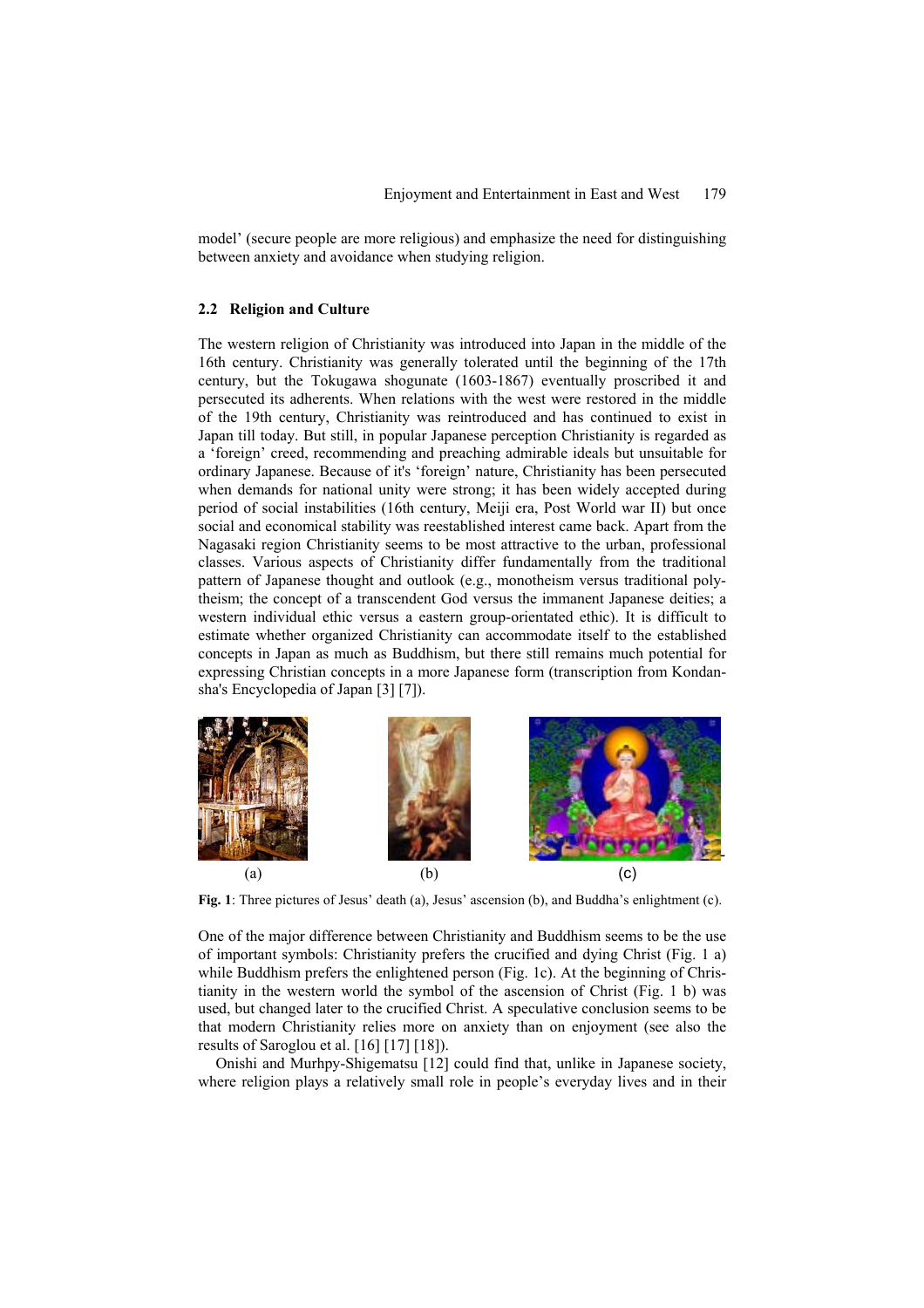### 180 M. Rauterberg

conscious way of thinking, in Muslim societies religion has a pervasive effect on all aspects of life. In Japan, people rarely use religion to represent themselves or to categorize others. While in many western and/or eastern societies where major religious groups exist, the persons in Onishi and Murhpy-Shigematsu's study may have been socially categorized as 'Muslim immigrants', in Japan they were categorized as 'foreign workers' or just 'Asians' (coming from Bangladesh [N=13], Pakistan [N=7], and Iran [N=4]; age 28-35, all male, coming to Japan at age 16-28). Although their religion is salient in Japanese society, it was not an aspect of interest for Japanese people, race and nationality assume much more importance. This focus in turn influenced the foreign respondents to emphasize these same aspects of their non-Japanese identity (e.g., getting a deeper understanding of the own religious roots).

# **3 Conclusions**

We presented and discussed several interesting and important results, mainly based on scientific investigations to explore the relationships among enjoyment, religion and culture. Some of the possible conclusions are somewhat speculative: (1) Japanese strengths in entertainment technology can be related to social openness and lack of religious constrains towards enjoyment; (2) while the western entertainment industry is more focusing on the technology, the eastern is focusing on the content and narrative structure too [21]; and (3) probably entertainment technology will challenge the social and cultural norms and values more than any information and communication technology so far [22]. If content really matters (and there is sufficient evidence for) then we better take a closer look to our future vision how society should develop and aim for, and how entertainment technology can help to achieve these aims.

**Acknowledgments**. I have to thank the following people for our very fruitful discussions: Ryohei Nakatsu, Brad Bushman and Ben Salem.

### **References**

- [1] Berecz, J. (2002). Is there such a thing as "Christian" sex? *Pastoral Psychology*, Vol. 50, No. 3, pp. 139-146.
- [2] Berger, P. (1990, 2nd ed). A Rumor of Angels: Modern Society and the Rediscovery of tile Supernatural. New York.
- [3] Christianity in Japan, transcription from Kondansha's Encyclopedia of Japan, retrieved May 26, 2004 from http://www.baobab.or.jp/~stranger/mypage/chrinjap.htm
- [4] Csikszentmihalyi, M. (1990). Flow: the psychology of optimal experience. Harpercollins.
- [5] Huizinga, J. (1962). Homo ludens-vom Ursprung der Kultur des Spiels [Homo ludensthe origin of play cultur]. Hamburg (1938 first edition).
- [6] Kauke, M. (1992). Spielintelligenz: spielend lernen-spielend lehren? [Play intelligence: playful learning-playful teaching]. Heidelberg.
- [7] Kondansha's Encyclopedia of Japan (2004) via http://www.ency-japan.com/